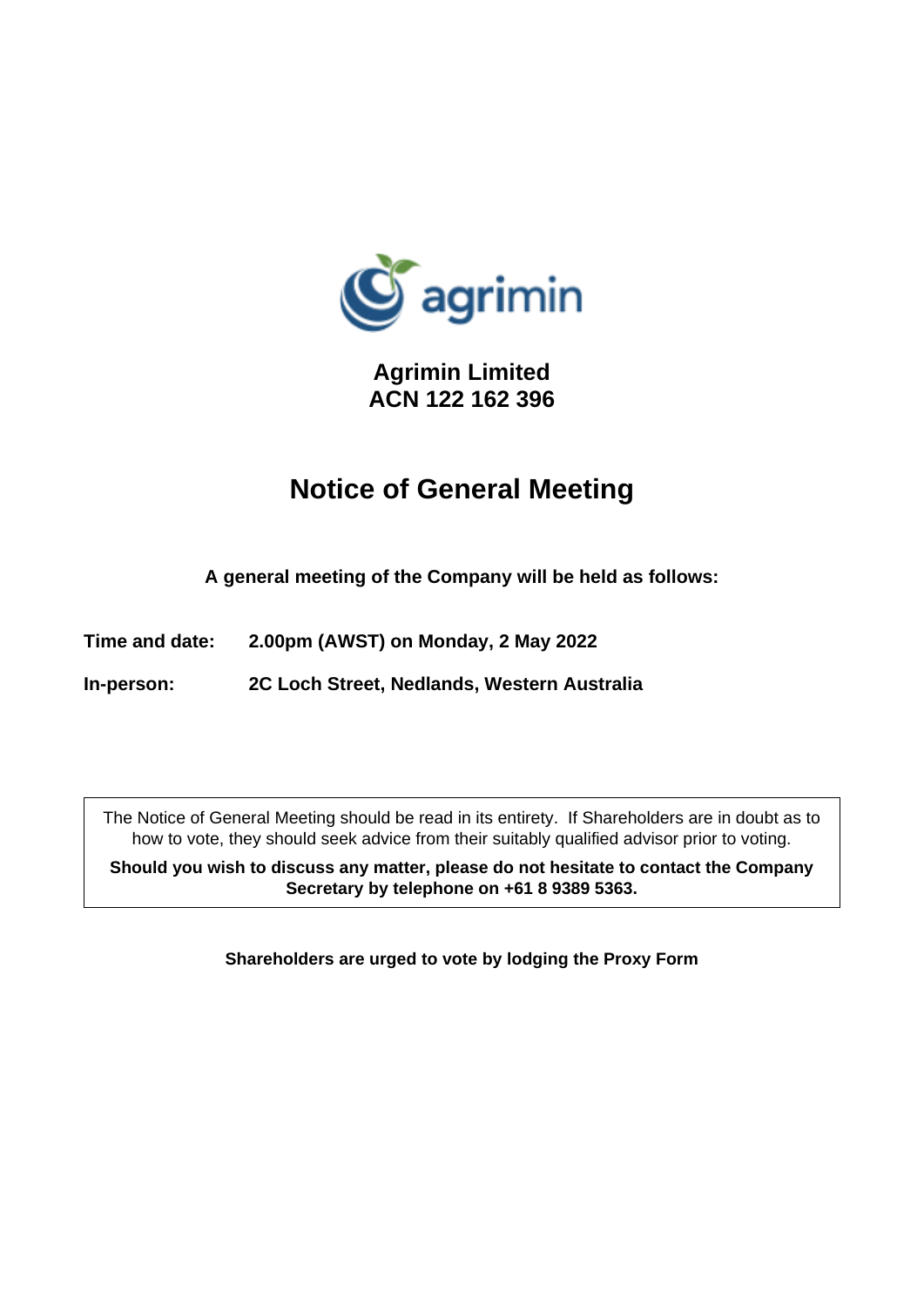# **Agrimin Limited ACN 122 162 396 (Company)**

# **Notice of General Meeting**

Notice is hereby given that a general meeting of Shareholders of Agrimin Limited will be held at 2C Loch Street, Nedlands, Western Australia on Monday, 2 May 2022 at 2.00pm (AWST) (**Meeting**).

The Explanatory Memorandum provides additional information on matters to be considered at the Meeting. The Explanatory Memorandum and the Proxy Form form part of the Notice.

The Directors have determined pursuant to regulation 7.11.37 of the *Corporations Regulations 2001* (Cth) that the persons eligible to vote at the Meeting are those who are registered as Shareholders on Saturday, 30 April 2022 at 2.00pm (AWST).

Terms and abbreviations used in the Notice are defined in [Schedule](#page-8-0) 1.

# **Agenda**

## 1 **Resolution**

### <span id="page-1-0"></span>**Resolution 1 – Ratification of issue of Placement Shares**

To consider and, if thought fit, to pass with or without amendment, as an ordinary resolution the following:

*'That, pursuant to and in accordance with Listing Rule 7.4 and for all other purposes, Shareholders ratify the issue of 14,285,715 Shares on the terms and conditions in the Explanatory Memorandum.'* 

# **Voting exclusion**

Pursuant to the Listing Rules, the Company will disregard any votes cast in favour of [Resolution 1](#page-1-0) by or on behalf of any person who participated in the issue of the Placement Shares, or any of their respective associates.

The above voting exclusion does not apply to a vote cast in favour of the Resolution by:

- (a) a person as proxy or attorney for a person who is entitled to vote, in accordance with directions given to the proxy or attorney to vote on the Resolution in that way;
- (b) the Chair as proxy or attorney for a person who is entitled to vote, in accordance with a direction given to the Chair to vote on the Resolution as the Chair decides; or
- (c) a holder acting solely in a nominee, trustee, custodial or other fiduciary capacity on behalf of a beneficiary provided the following conditions are met:
	- (i) the beneficiary provides written confirmation to the holder that the beneficiary is not excluded from voting, and is not an associate of a person excluded from voting, on the Resolution; and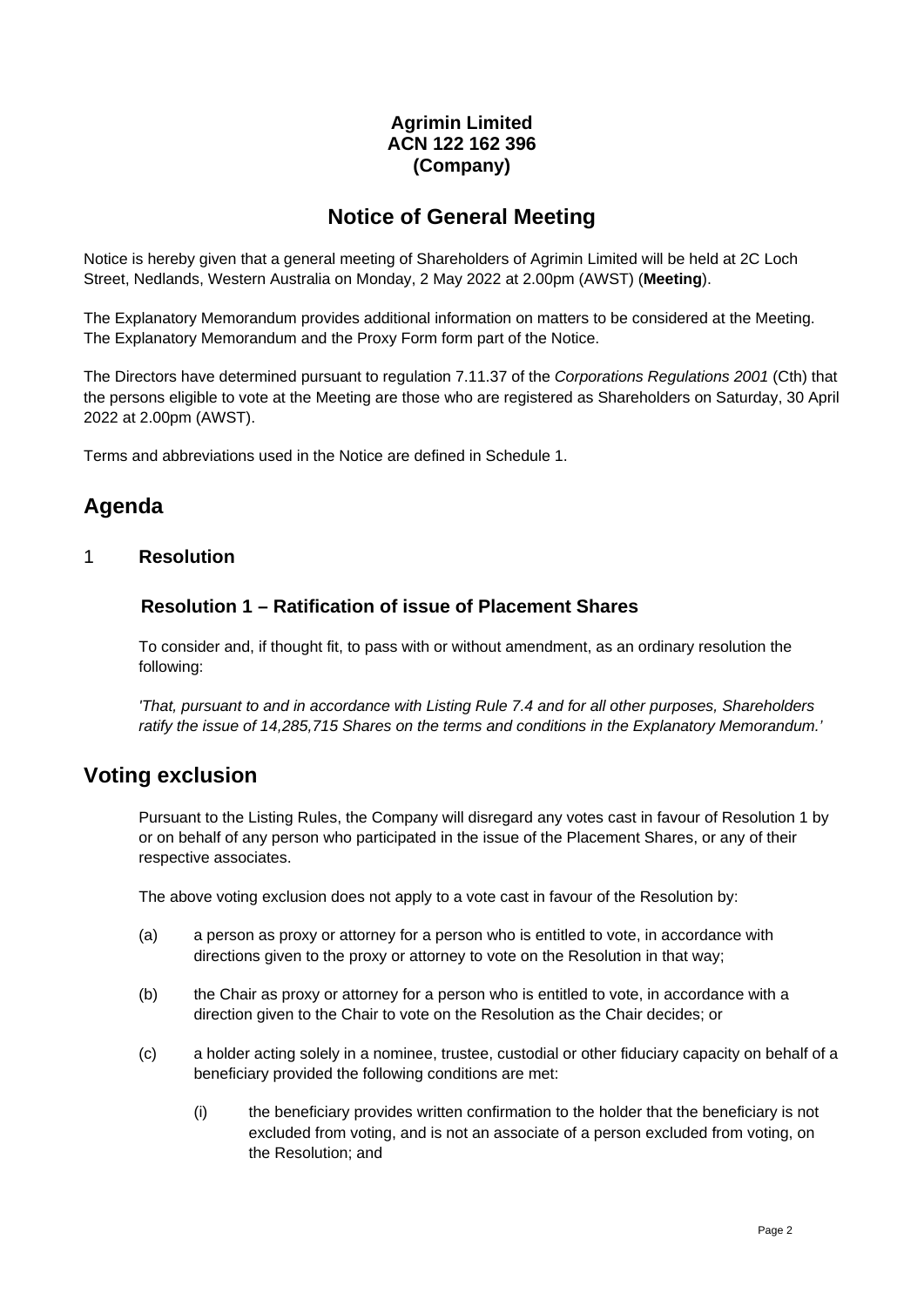(ii) the holder votes on the Resolution in accordance with directions given by the beneficiary to the holder to vote in that way.

### **BY ORDER OF THE BOARD**

**Alec Pismiris Director and Company Secretary Agrimin Limited** Dated: 31<sup>st</sup> day of March 2022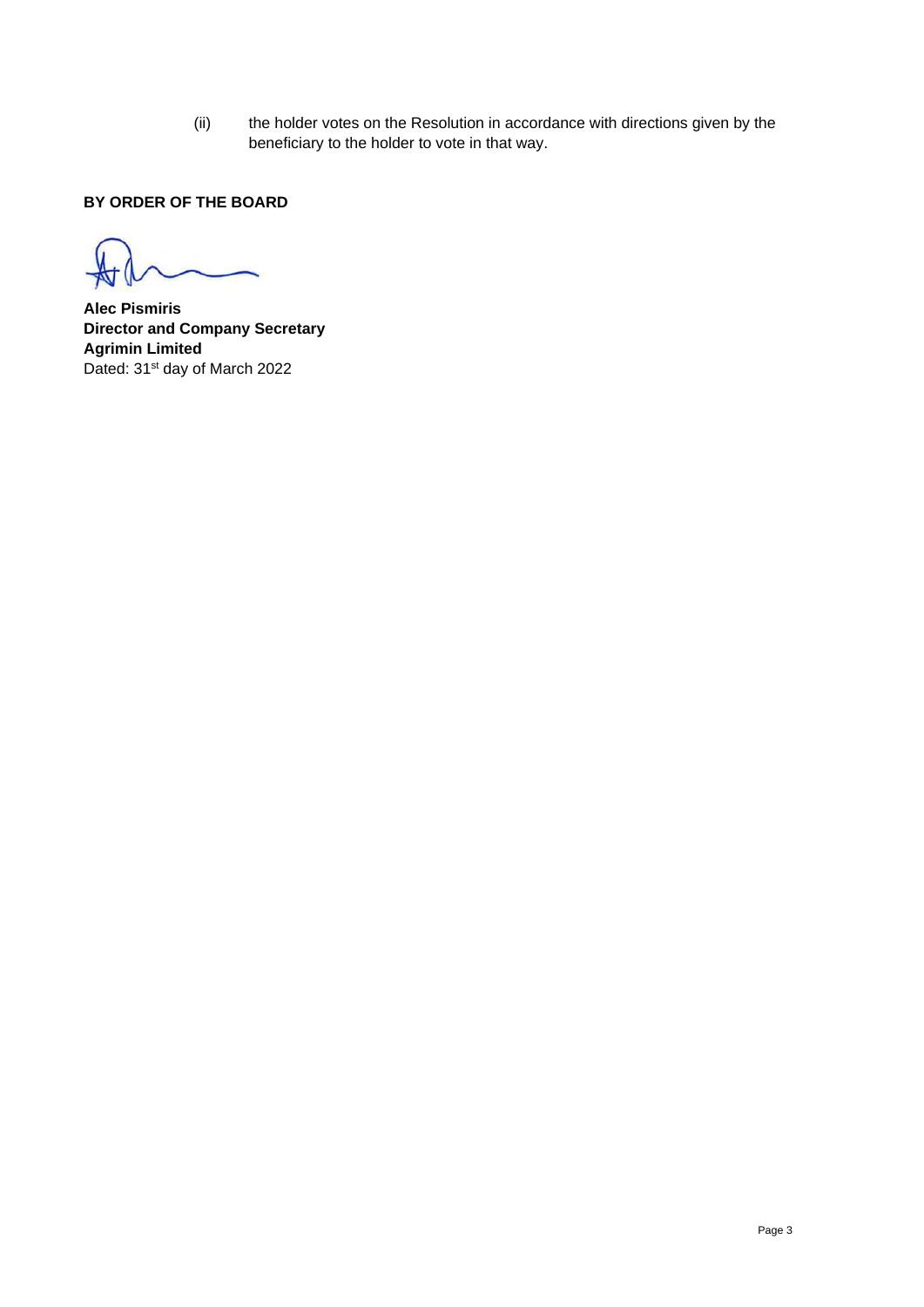# **Agrimin Limited ACN 122 162 396 (Company)**

# **Explanatory Memorandum**

### 1. **Introduction**

The Explanatory Memorandum has been prepared for the information of Shareholders in connection with the business to be conducted at the Meeting to be held at 2C Loch Street, Nedlands, Western Australia on Monday, 2 May 2022 at 2.00pm (AWST).

The Explanatory Memorandum forms part of the Notice which should be read in its entirety. The Explanatory Memorandum contains the terms and conditions on which the Resolution will be voted.

The Explanatory Memorandum includes the following information to assist Shareholders in deciding how to vote on the Resolution:

| Section 2  | Action to be taken by Shareholders                       |  |  |
|------------|----------------------------------------------------------|--|--|
| Section 3  | Resolution 1 – Ratification of issue of Placement Shares |  |  |
| Schedule 1 | <b>Definitions</b>                                       |  |  |

A Proxy Form is located at the end of the Explanatory Memorandum.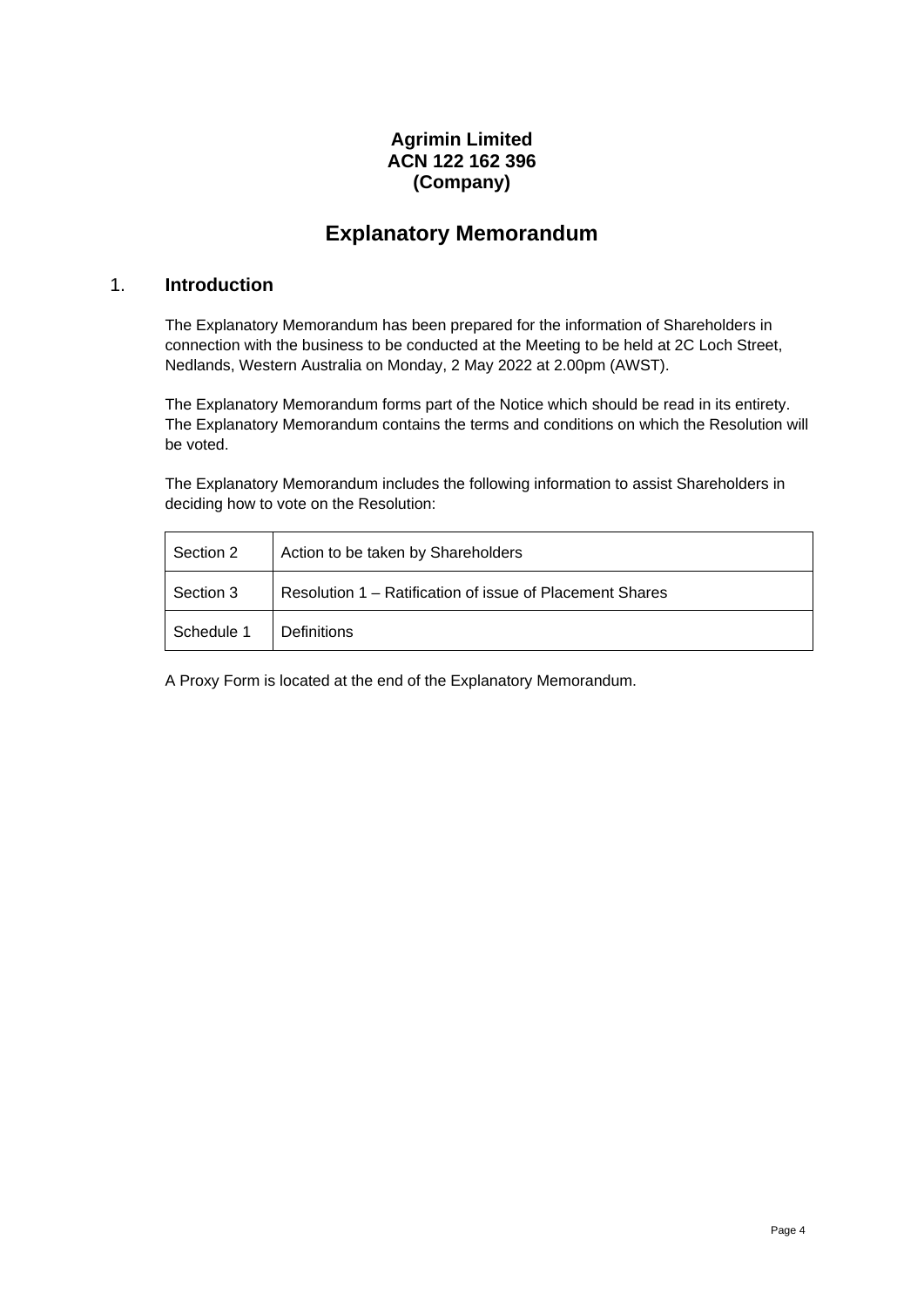## <span id="page-4-0"></span>2. **Action to be taken by Shareholders**

Shareholders should read the Notice including the Explanatory Memorandum carefully before deciding how to vote on the Resolution.

#### 2.1 **Impact of COVID-19 on the Meeting**

The health and safety of members and personnel, and other stakeholders, is the highest priority and the Company is acutely aware of the current circumstances resulting from COVID-19.

Based on the best information available to the Board at the time of the Notice, the Board considers it will be in a position to hold an 'in-person' meeting to provide Shareholders with a reasonable opportunity to participate in and vote at the Meeting, while complying with the COVID-19 restrictions regarding gatherings. The Company, however, strongly encourages Shareholders to submit proxies prior to the Meeting.

If the situation in relation to COVID-19 were to change in a way that affected the position above, the Company will provide a further update ahead of the Meeting by releasing an ASX announcement.

#### 2.2 **Voting in person**

Given the current COVID-19 circumstances and in the interests of public health and safety of our Shareholders, the Company will implement arrangements to allow Shareholders to physically attend the Meeting in accordance with COVID-19 protocols and government advice.

The Company will strictly comply with applicable limitations on indoor gatherings in force at the time of the Meeting. If you attend the Meeting in person, you will be required to adhere to COVID-19 protocols in place at the time of the Meeting.

#### 2.3 **Proxies**

Shareholders are encouraged to vote by voting online or by completing a Proxy Form.

Lodgement of a Proxy Form will not preclude a Shareholder from attending and voting at the Meeting in person.

Lodgement instructions (which include the ability to lodge proxies electronically) are set out in the Proxy Form to the Notice of Meeting.

Proxy Forms can be lodged as follows:

| By email:  | meetings@automicgroup.com.au                                                           |
|------------|----------------------------------------------------------------------------------------|
| By mail:   | Share Registry - Automic Group Pty Ltd, GPO Box<br>5193, Sydney NSW 2001               |
| In-person: | Share Registry - Automic Group Pty Ltd, Level 5,<br>126 Philip Street, Sydney NSW 2000 |
| By fax:    | +61 2 8583 3040 (within Australia)<br>+61 2 8583 3040 (outside Australia)              |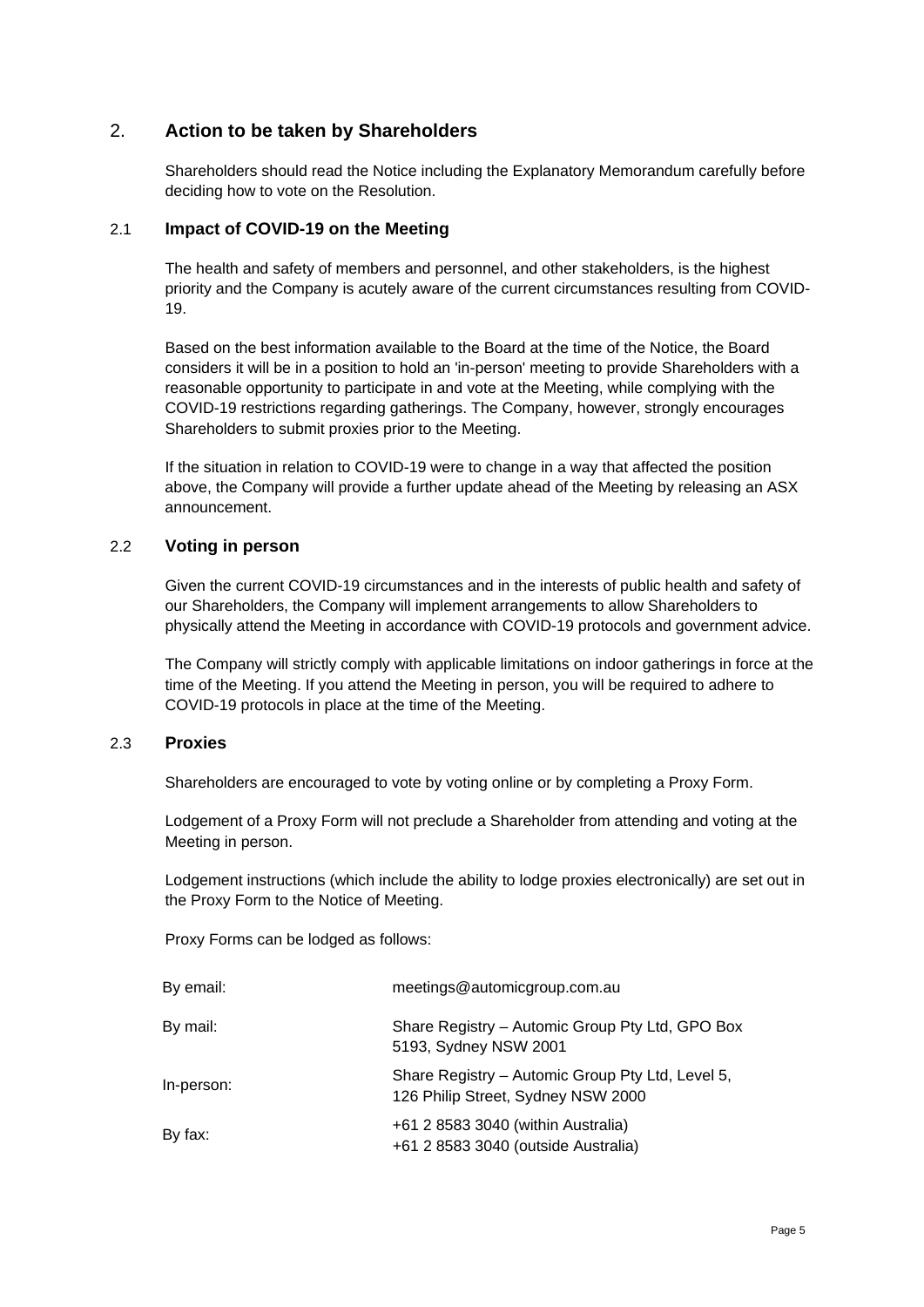By mobile: <https://investor.automic.com.au/#/loginsah> or scan the QR Code available on the proxy form.

# 2.4 **Chair's voting intentions**

The Chair intends to exercise all available proxies in favour of the Resolution, unless the Shareholder has expressly indicated a different voting intention.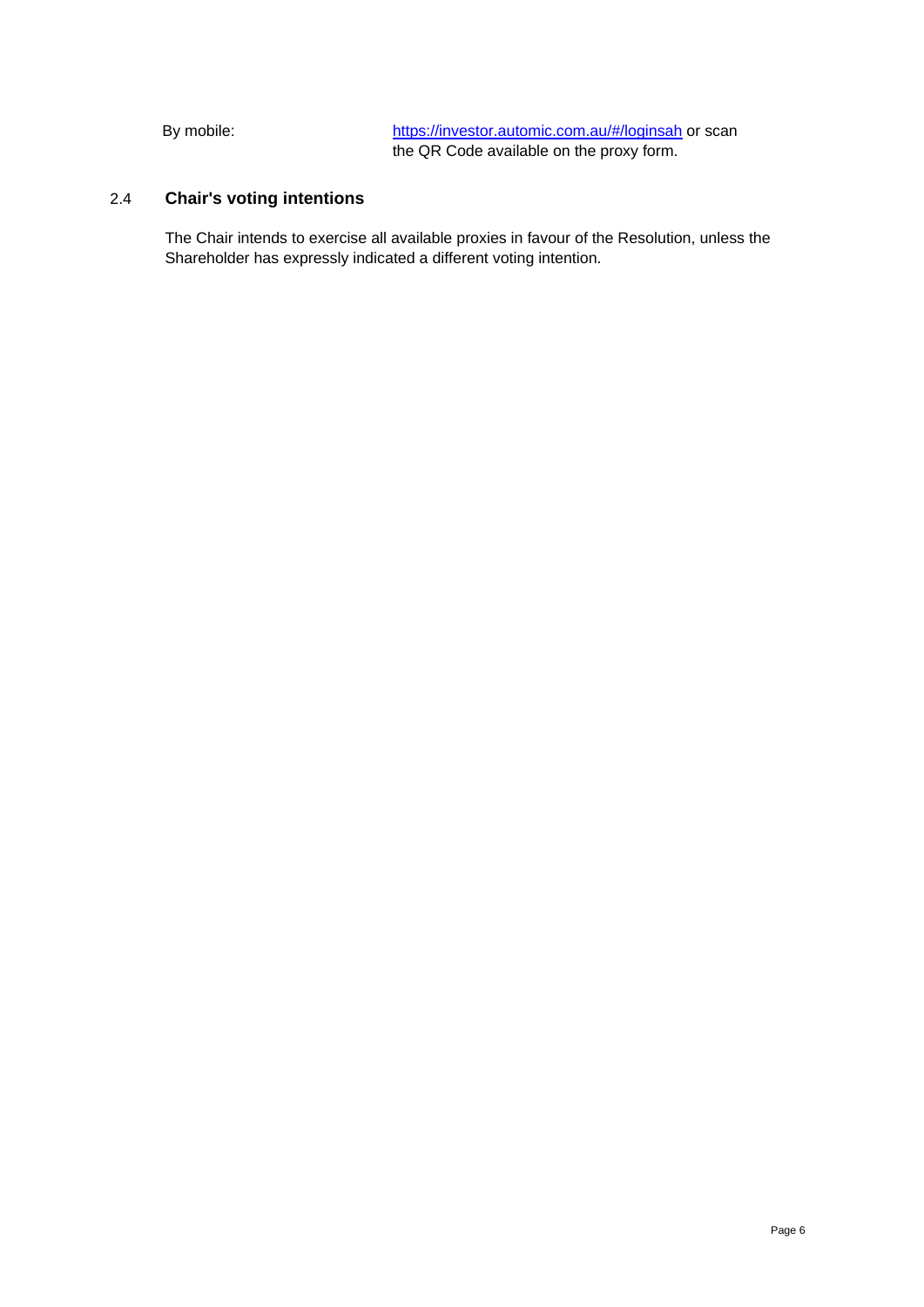## <span id="page-6-0"></span>3. **[Resolution 1](#page-1-0) – [Ratification of issue of Placement Shares](#page-1-0)**

#### <span id="page-6-1"></span>3.1 **General**

On 28 January 2022, the Company announced that it had secured commitments for a placement to raise \$5,000,000 (before costs) (**Placement**) by the issue of 14,285,715 Shares at \$0.35 per Share (**Placement Shares**) to institutional and sophisticated investors.

On 14 February 2022, the Company issued 14,285,715 Placement Shares using the Company's placement capacity under Listing Rule 7.1.

[Resolution 1](#page-1-0) seeks Shareholder approval pursuant to Listing Rule 7.4 to ratify the issue of the Placement Shares.

#### 3.2 **Listing Rules 7.1 and 7.4**

Broadly speaking, and subject to a number of exceptions, Listing Rule 7.1 limits the amount of Equity Securities that a listed company can issue without the approval of its shareholders over any 12 month period to 15% of the fully paid ordinary shares it had on issue at the start of that period.

The issue of the Placement Shares does not fit within any of the exceptions to Listing Rule 7.1 and, as it has not yet been approved by Shareholders, effectively uses up part of the Company's 15% placement capacity under Listing Rule 7.1. This reduces the Company's capacity to issue further Equity Securities without Shareholder approval under those Listing Rules for the 12 month period following the issue of the Placement Shares.

Listing Rule 7.4 provides an exception to Listing Rule 7.1. It provides that where a company in a general meeting ratifies the previous issue of securities made pursuant to Listing Rule 7.1 (and provided that the previous issue did not breach Listing Rule 7.1), those securities will be deemed to have been made with shareholder approval for the purpose of Listing Rule 7.1.

The effect of Shareholders passing [Resolution 1](#page-1-0) will be to allow the Company to retain the flexibility to issue Equity Securities in the future up to the 15% additional placement capacity set out in Listing Rule 7.1 without the requirement to obtain prior Shareholder approval.

If [Resolution 1](#page-1-0) is passed, 14,285,715 Placement Shares will be excluded in calculating the Company's 15% limit in Listing Rule 7.1, effectively increasing the number of Equity Securities it can issue without Shareholder approval over the 12 month period following the issue date.

If [Resolution 1](#page-1-0) is not passed, 14,285,715 Placement Shares will continue to be included in the Company's 15% limit under Listing Rule 7.1, effectively decreasing the number of Equity Securities the Company can issue or agree to issue without obtaining prior Shareholder approval, to the extent of 14,285,715 Equity Securities for the 12 month period following the issue of the Placement Shares.

#### 3.3 **Specific information required by Listing Rule 7.5**

Pursuant to and in accordance with Listing Rule 7.5, the following information is provided in relation to the ratification of the issue of the Placement Shares:

(a) The Placement Shares were issued to sophisticated and institutional investors, none of whom is a related party or Material Investor of the Company. Euroz Hartleys Securities Limited and Bell Potter Securities Limited acted as Joint Lead Managers to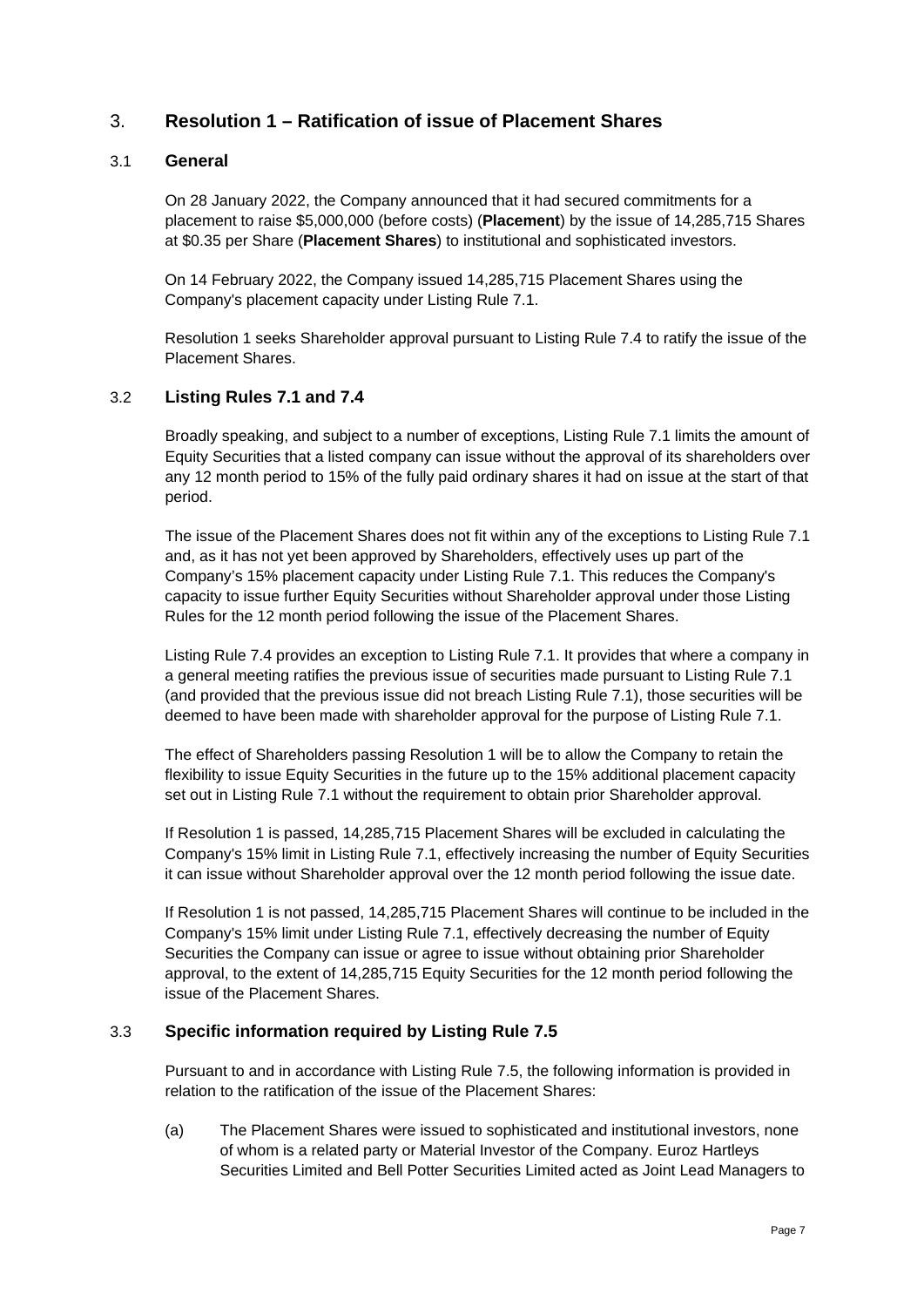the Placement. The participants in the Placement were identified through a bookbuild process, which involved the Joint Lead Managers seeking expressions of interest to participate in the Placement from existing contacts of the Company and clients of the Joint Lead Managers.

- (b) A total of 14,285,715 Placement Shares were issued.
- (c) The Placement Shares are fully paid ordinary shares in the capital of the Company and rank equally in all respects with the Company's existing Shares on issue.
- (d) The Placement Shares were issued on 14 February 2022.
- (e) The Placement Shares were issued at \$0.35 per Share.
- (f) The proceeds from the issue of the Placement Shares have been and are intended to be applied towards funding the Company's ongoing project financing activities, as well as front end engineering design work, project tenure, environmental approvals and general working capital.
- (g) There are no other material terms to the agreement for the subscription of the Placement Shares.
- (h) A voting exclusion statement is included in the Notice.

#### 3.4 **Additional information**

[Resolution 1](#page-1-0) is an ordinary resolution.

The Board recommends that Shareholders vote in favour of [Resolution 1.](#page-1-0)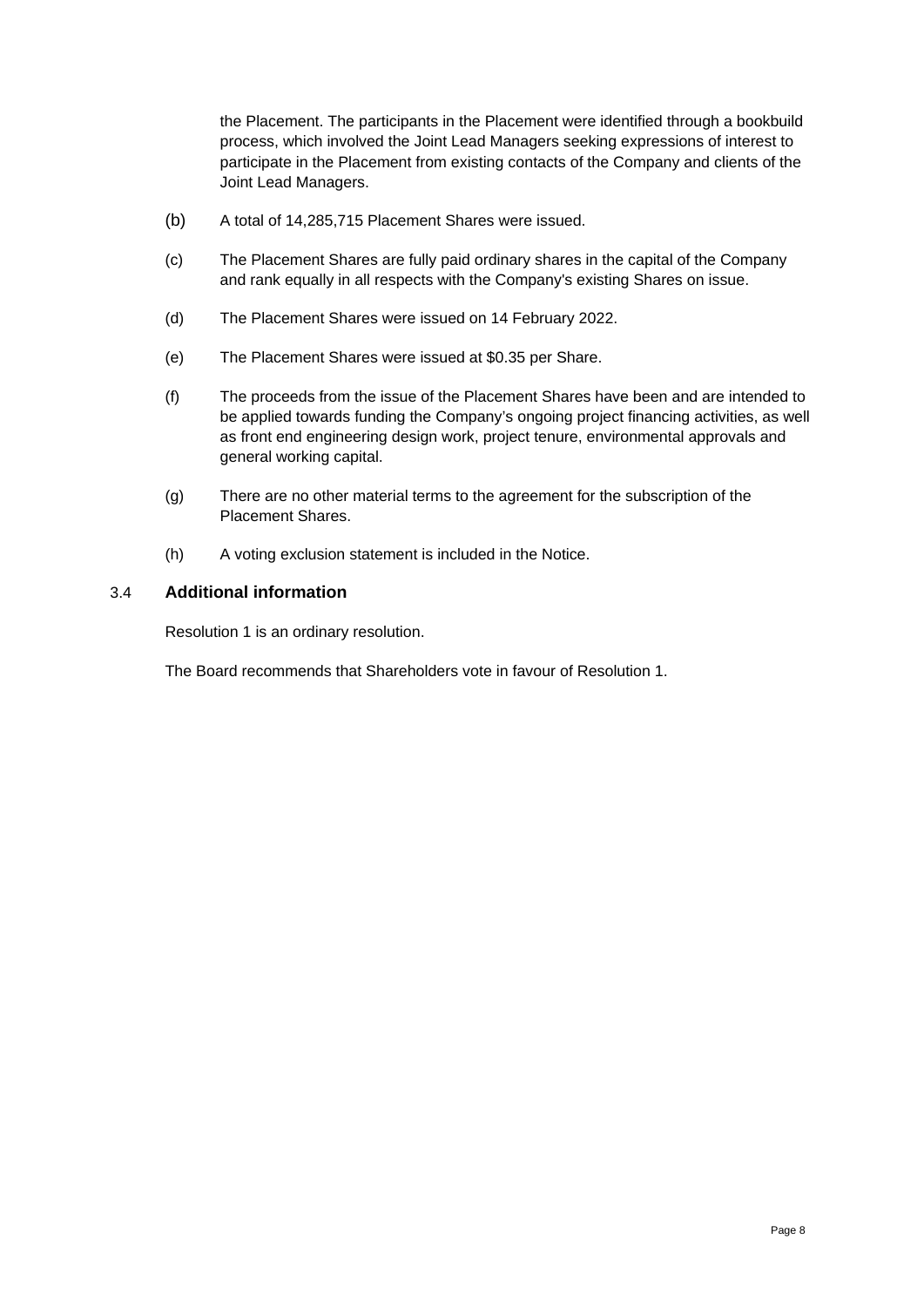# <span id="page-8-0"></span>**Schedule 1 Definitions**

In the Notice, words importing the singular include the plural and vice versa.

| \$ or A\$                                               | means Australian Dollars.                                                                                                                                                                                                                                                                                                                                                                                                                                                                                                                       |                            |  |  |
|---------------------------------------------------------|-------------------------------------------------------------------------------------------------------------------------------------------------------------------------------------------------------------------------------------------------------------------------------------------------------------------------------------------------------------------------------------------------------------------------------------------------------------------------------------------------------------------------------------------------|----------------------------|--|--|
| <b>ASX</b>                                              | means the ASX Limited (ABN 98 008 624 691) and, where the context<br>permits, the Australian Securities Exchange operated by ASX Limited.                                                                                                                                                                                                                                                                                                                                                                                                       |                            |  |  |
| <b>AWST</b>                                             | means Western Standard Time, being the time in Perth, Western<br>Australia.                                                                                                                                                                                                                                                                                                                                                                                                                                                                     |                            |  |  |
| <b>Board</b>                                            | means the board of Directors.                                                                                                                                                                                                                                                                                                                                                                                                                                                                                                                   |                            |  |  |
| <b>Chair</b>                                            | means the person appointed to chair the Meeting of the Company<br>convened by the Notice.                                                                                                                                                                                                                                                                                                                                                                                                                                                       |                            |  |  |
| Company                                                 | means Agrimin Limited (ACN 122 162 396).                                                                                                                                                                                                                                                                                                                                                                                                                                                                                                        |                            |  |  |
| <b>Corporations Act</b>                                 | means the Corporations Act 2001 (Cth), as amended.                                                                                                                                                                                                                                                                                                                                                                                                                                                                                              |                            |  |  |
| <b>Director</b>                                         | means a director of the Company.                                                                                                                                                                                                                                                                                                                                                                                                                                                                                                                |                            |  |  |
| <b>Equity Security</b>                                  | has the same meaning as in the Listing Rules.                                                                                                                                                                                                                                                                                                                                                                                                                                                                                                   |                            |  |  |
| <b>Explanatory</b><br>Memorandum                        | means the explanatory memorandum which forms part of the Notice.                                                                                                                                                                                                                                                                                                                                                                                                                                                                                |                            |  |  |
| <b>Joint Lead Managers</b>                              | means Euroz Hartleys Securities Limited and Bell Potter Securities<br>Limited.                                                                                                                                                                                                                                                                                                                                                                                                                                                                  |                            |  |  |
| <b>Key Management</b><br><b>Personnel</b>               | has the same meaning as in the accounting standards issued by the<br>Australian Accounting Standards Board and means those persons<br>having authority and responsibility for planning, directing and controlling<br>the activities of the Company, or if the Company is part of a<br>consolidated entity, of the consolidated entity, directly or indirectly,<br>including any Director (whether executive or otherwise) of the Company,<br>or if the Company is part of a consolidated entity, of an entity within the<br>consolidated group. |                            |  |  |
| <b>Listing Rules</b><br>means the listing rules of ASX. |                                                                                                                                                                                                                                                                                                                                                                                                                                                                                                                                                 |                            |  |  |
| <b>Material Investor</b>                                | means, in relation to the Company:                                                                                                                                                                                                                                                                                                                                                                                                                                                                                                              |                            |  |  |
|                                                         | (a)                                                                                                                                                                                                                                                                                                                                                                                                                                                                                                                                             | a related party;           |  |  |
|                                                         | (b)                                                                                                                                                                                                                                                                                                                                                                                                                                                                                                                                             | Key Management Personnel;  |  |  |
|                                                         | (c)                                                                                                                                                                                                                                                                                                                                                                                                                                                                                                                                             | a substantial Shareholder; |  |  |
|                                                         | (d)                                                                                                                                                                                                                                                                                                                                                                                                                                                                                                                                             | an advisor; or             |  |  |
|                                                         | (e)                                                                                                                                                                                                                                                                                                                                                                                                                                                                                                                                             | an associate of the above, |  |  |
|                                                         | who received or will receive Securities in the Company which constitute<br>more than 1% of the Company's anticipated capital structure at the time<br>of issue.                                                                                                                                                                                                                                                                                                                                                                                 |                            |  |  |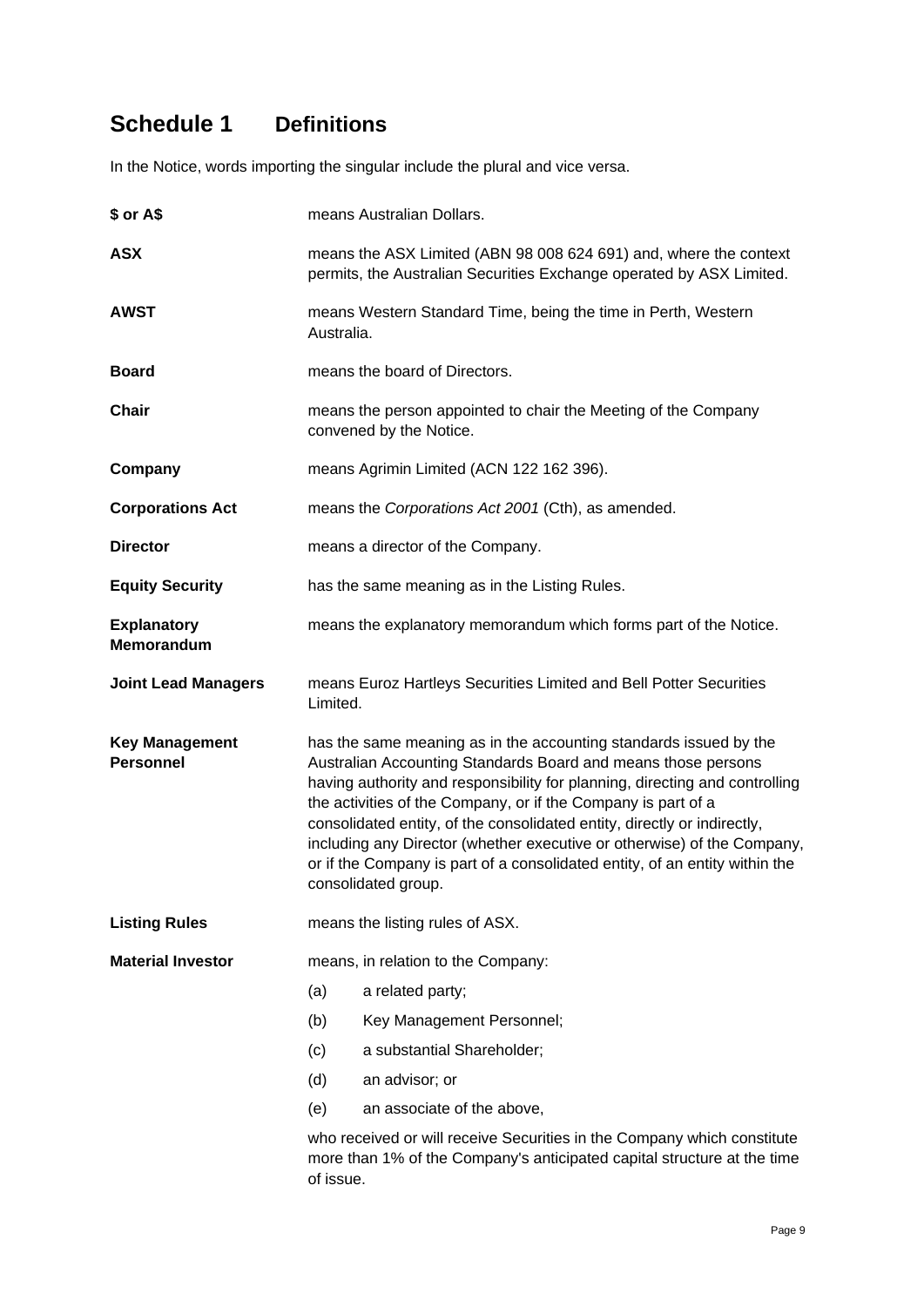| <b>Meeting</b>          | has the meaning given in the introductory paragraph of the Notice.                                   |  |  |
|-------------------------|------------------------------------------------------------------------------------------------------|--|--|
| <b>Notice</b>           | means this notice of general meeting.                                                                |  |  |
| <b>Placement</b>        | has the meaning given in Section 3.1.                                                                |  |  |
| <b>Placement Shares</b> | means the issue of 14,285,715 Shares under the Placement, the subject<br>of Resolution 1.            |  |  |
| <b>Proxy Form</b>       | means the proxy form attached to the Notice.                                                         |  |  |
| <b>Resolution</b>       | means a resolution referred to in the Notice.                                                        |  |  |
| <b>Schedule</b>         | means a schedule to the Notice.                                                                      |  |  |
| <b>Section</b>          | means a section of the Explanatory Memorandum.                                                       |  |  |
| <b>Securities</b>       | means any Equity Securities of the Company (including Shares, Options<br>and/or Performance Rights). |  |  |
| <b>Share</b>            | means a fully paid ordinary share in the capital of the Company.                                     |  |  |
| <b>Shareholder</b>      | means the holder of a Share.                                                                         |  |  |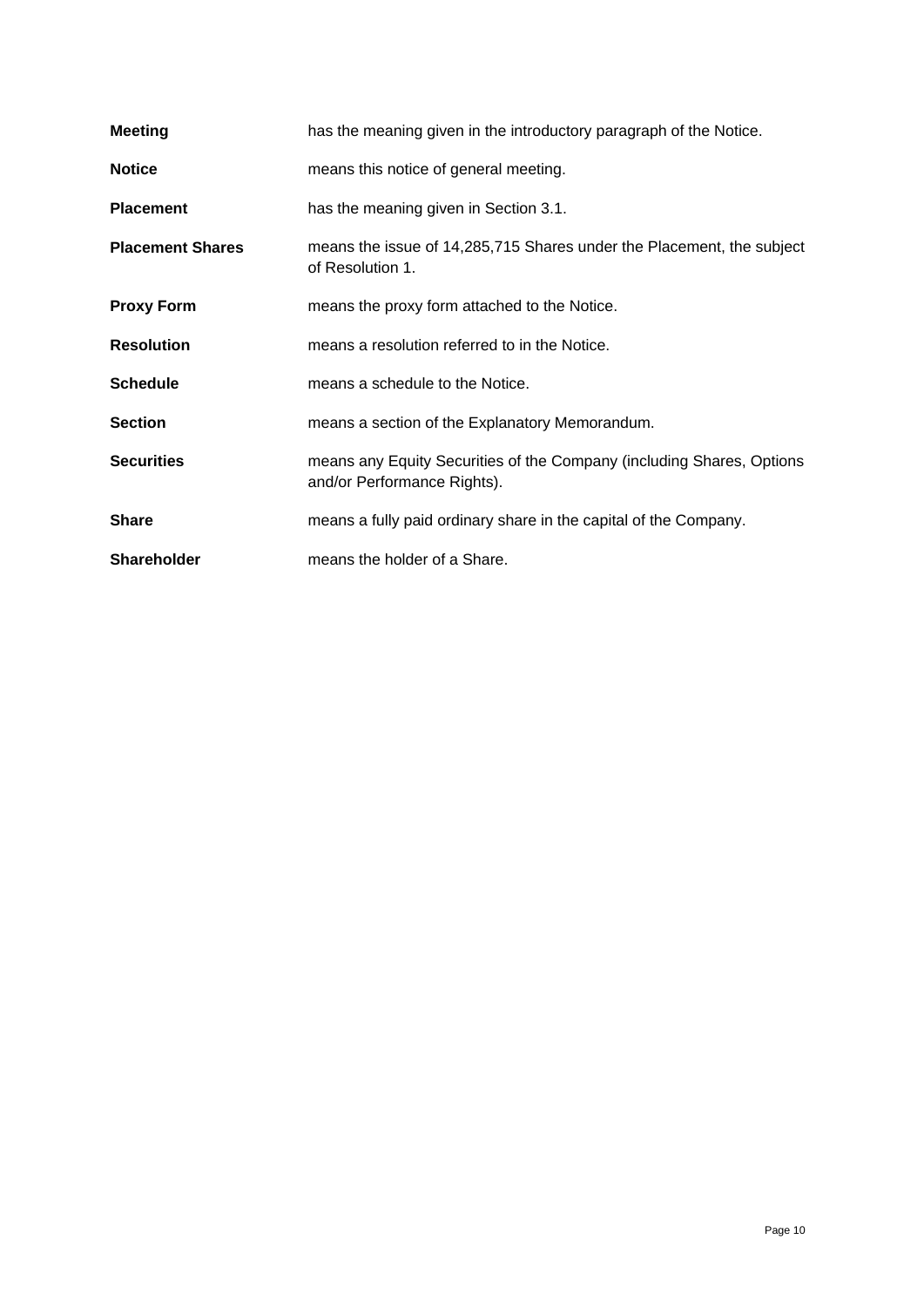

**Agrimin Limited | ACN 122 162 396**

# **Proxy Voting Form**

# **If you are attending the meeting in person, please bring this with you for Securityholder registration.**

**Holder Number:**

Your proxy voting instruction must be received by **2.00pm (AWST) on Saturday, 30 April 2022** being **not later than 48 hours** before the commencement of the Meeting. Any Proxy Voting instructions received after that time will not be valid for the scheduled Meeting.

#### **SUBMIT YOUR PROXY VOTE ONLINE**

#### **Vote online at<https://investor.automic.com.au/#/loginsah> Login & Click on 'Meetings'. Use the Holder Number as shown at the top of this Proxy Voting form.**

- **Save Money:** help minimise unnecessary print and mail costs for the Company.
- ✓ **It's Quick and Secure:** provides you with greater privacy, eliminates any postal delays and the risk of potentially getting lost in transit.
- Receive Vote Confirmation: instant confirmation that your vote has been processed. It also allows you to amend your vote if required.

## **SUBMIT YOUR PROXY VOTE BY PAPER**

#### **Complete the form overleaf in accordance with the instructions set out below.**

#### **YOUR NAME AND ADDRESS**

The name and address shown above is as it appears on the Company's share register. If this information is incorrect, and you have an Issuer Sponsored holding, you can update your address through the investor portal: **https://investor.automic.com.au/#/home** Shareholders sponsored by a broker should advise their broker of any changes.

#### **STEP 1 – APPOINT A PROXY**

If you wish to appoint someone other than the Chair of the Meeting as your proxy, please write the name of that Individual or body corporate. A proxy need not be a Shareholder of the Company. Otherwise if you leave this box blank, the Chair of the Meeting will be appointed as your proxy by default. **DEFAULT TO THE CHAIR OF THE MEETING**

#### Any directed proxies that are not voted on a poll at the Meeting will default to the Chair of the Meeting, who is required to vote these proxies as directed. Any undirected proxies that default to the Chair of the Meeting will be voted according to the instructions set out in this Proxy Voting Form, including where the Resolutions are connected directly or indirectly with the remuneration of KMP.

#### **STEP 2 - VOTES ON ITEMS OF BUSINESS**

You may direct your proxy how to vote by marking one of the boxes opposite each item of business. All your shares will be voted in accordance with such a direction unless you indicate only a portion of voting rights are to be voted on any item by inserting the percentage or number of shares you wish to vote in the appropriate box or boxes. If you do not mark any of the boxes on the items of business, your proxy may vote as he or she chooses. If you mark more than one box on an item your vote on that item will be invalid.

#### **APPOINTMENT OF SECOND PROXY**

You may appoint up to two proxies. If you appoint two proxies, you should complete two separate Proxy Voting Forms and specify the percentage or number each proxy may exercise. If you do not specify a percentage or number, each proxy may exercise half the votes. You must return both Proxy Voting Forms together. If you require an additional Proxy Voting Form, contact Automic Registry Services.

#### **SIGNING INSTRUCTIONS**

**Individual**: Where the holding is in one name, the Shareholder must sign.

**Joint holding**: Where the holding is in more than one name, all Shareholders should sign.

Power of attorney: If you have not already lodged the power of attorney with the registry, please attach a certified photocopy of the power of attorney to this Proxy Voting Form when you return it.

**Companies**: To be signed in accordance with your Constitution. Please sign in the appropriate box which indicates the office held by you. **Email Address**: Please provide your email address in the space provided.

#### **By providing your email address, you elect to receive all communications despatched by the Company electronically (where legally permissible) such as a Notice of Meeting, Proxy Voting Form and Annual Report via email.**

#### **CORPORATE REPRESENTATIVES**

If a representative of the corporation is to attend the Meeting the appropriate 'Appointment of Corporate Representative' should be produced prior to admission. A form may be obtained from the Company's share registry online at https://automic.com.au.

 $\mathsf{L}$  +